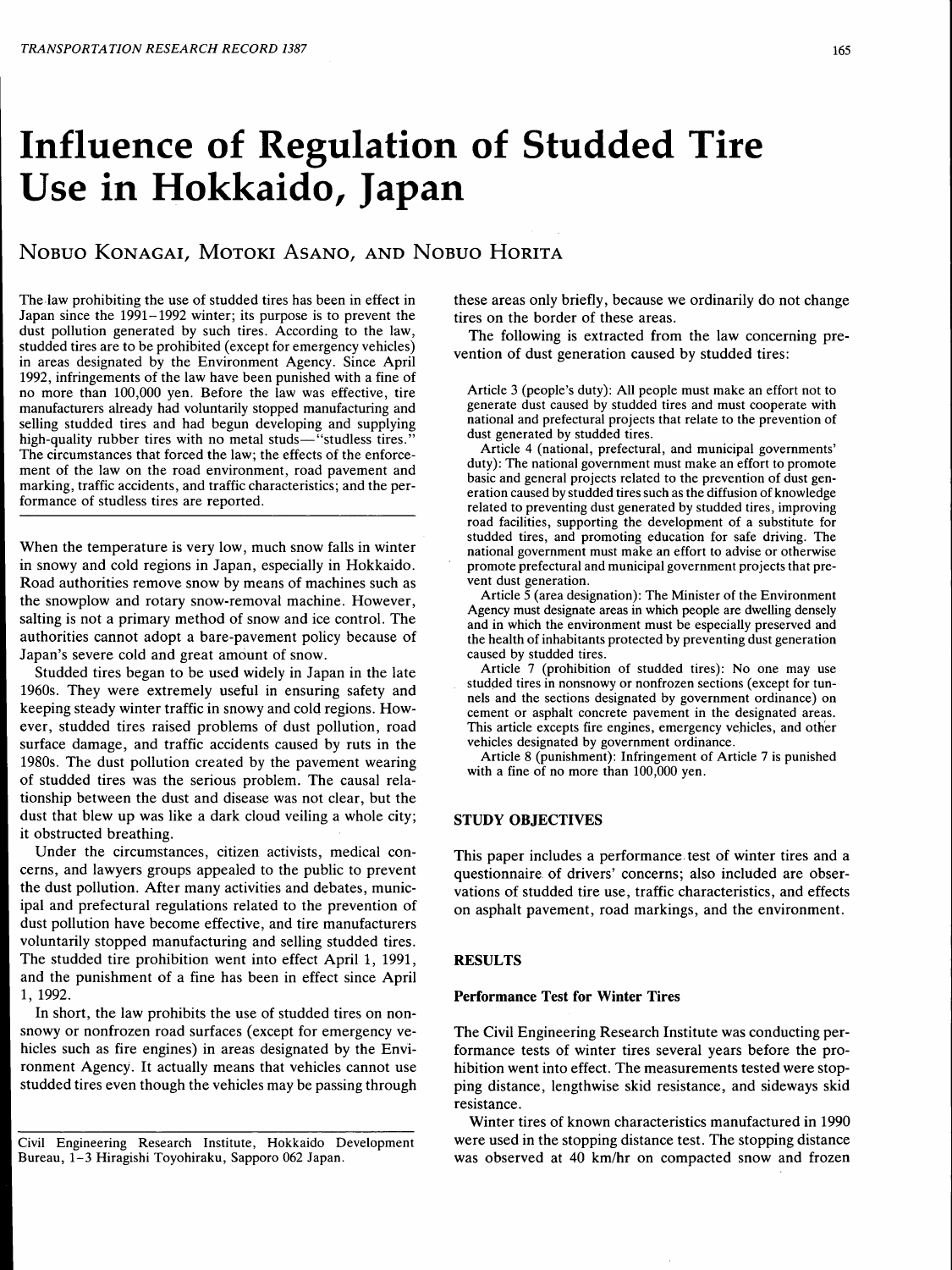surfaces at the test course in northern Hokkaido; results are given in Table 1. On compacted snow, the stopping distances of studded and studless tires were nearly equal. The stopping distance of used studless tires was also nearly equal. In this case, used studless tires were artificially worn tires that were equivalent to the 10 000-km (6,211-mi) used tire.

On frozen surfaces, the stopping distances of studded and studless tires are also nearly equal. However, sometimes the stopping distance of the used studless tire was longer.

In summary,

• Stopping distances of any tire on a frozen surfaces are longer than those on compacted snow at the test course.

• On slippery compacted snow, the stopping distance of the studless tire is longer than that of studded tire, but on soft compacted snow, the stopping distances are nearly equal. The stopping distance of a studless tire varies according to its manufacturer. On compacted snow, the marginal cornering speed of a vehicle with studless tires was a little faster than that of a vehicle using studded tires.

•On frozen surfaces, the marginal cornering speed of studded tire was faster than that of studless tires.

• The newer the studless tire, the better the stopping performance. Newly manufactured studless tires' stopping performance is more durable than previously manufactured studless tires' stopping performance.

•Although not discussed here, the results of the climbing test are given in Table 2.

• Future objectives are to improve the stopping performance of studless tires on frozen surfaces and the durability of the stopping performance of studless tires.

#### Percentage of Studded and Studless Tire Use

Since 1986 the Hokkaido prefectural and Sapporo municipal governments have been observing the percentage of tire use in two ways: observation at parking areas and at the roadside. The parking area observation distinguishes tires into three types: studded, studless, and other. The roadside observation

#### TABLE 1 Results of Stopping Distance Test

| types of tire           | road surface                                     |                                                                    |  |  |
|-------------------------|--------------------------------------------------|--------------------------------------------------------------------|--|--|
|                         | compacted snow surface                           | frozen surface                                                     |  |  |
| stud tire               | (25.5yd(18.1 <sup>o</sup> F))                    | $23.3m$ (-7.7°C)   56.0m (-7.5°C)<br>(61.3yd(18.5 <sup>o</sup> F)) |  |  |
| studless tire A         | $26.2m$ (-7.3°C)<br>$(2.8.7yd (18.9°F))$         | 56. lm (-5.5℃)<br>$(61.4yd(22.1^{\circ}F))$                        |  |  |
| used studless tire A    | $24.$ Om $(-3.8C)$<br>$(2.6.3yd(25.2^{\circ}F))$ | $51.$ Om $(-9.1C)$<br>$(55.8yd(15.6^{\circ}F))$                    |  |  |
| studless tire B         | $25.3$ m (-4.6°C)<br>(27.7yd(23.7T))             | $59.80$ (-5.1°C)<br>(65.4yd(22.8°F))                               |  |  |
| studless tire B<br>used | $24.6m$ (-5.2°C)<br>(2.6.9yd(22.6°f))            | $60.6$ $(-7.3C)$<br>(66.3yd(18.9T))                                |  |  |
| studless tire C         | $22.5m (-5.2C)$<br>(24. 6yd (22.6T))             | $62.5$ $-2.5$ $\degree$<br>(68.4y d (27.5 <sup>o</sup> F))         |  |  |

( ) is road surface temp

TABLE 2 Results of Climbing Performance Test

|                                 |        |        |        | soft compacted snow   hard compacted snow |      |           |
|---------------------------------|--------|--------|--------|-------------------------------------------|------|-----------|
| оf<br>tire<br>types<br>gradient | 6.3%   | 8.9%   | 9.9%   | 6.3%                                      | 8.9% | 9.9%      |
| stud tire                       | 10 OI  | 10 Ol  | 88     | 10 O                                      | 92   | o ol<br>ı |
| studless tire A                 | 10 O I | 10 Ol  | 10 O I | 10 O                                      | 92   | 88        |
| studless tire A<br>used         | 10 Ol  | 1001   | 88     | 10 O                                      | 42   | 2 히       |
| studless tire B                 | 10 O I | 10 O I | 100    | 10 Ol                                     | 92   | 38        |
| studless tire B<br>used         | 7 5I   | 5 Ol   | 25     | 10 O                                      | 33   | o         |
| studless tire C                 | 10 O I | o ol   | 10 O I | 10 O                                      | 921  | 5 ol      |

Fiqures are percentaqe *ot* the vehicles that were able to climb.

distinguishes tires into two types—studded and other—by watching and by listening.

The percentage of studded tire use has been declining in Hokkaido (Figure 1). Use in the middle of the 1991-1992 winter was 56 percent less than use during the 1986-1987 winter. (Early, middle, and late winter are November and December, January and February, and March and April, respectively.) The percentage of studded tire use is different according to the period of the season. The percentages in the early and late winter are less than in the middle of winter, and the difference in percentages between the early and late winter and the middle of winter has grown since 1988-1989. The percentage of studded tire use will become nearly zero in several years because of the prohibition and fine and because tire manufacturers have stopped manufacturing and selling studded tires and are selling studless tires instead; also, the efficacy of existing studded tires will disappear soon.

## Questionnaire Research of Drivers' Concerns

The questionnaire surveyed drivers' concerns about studless tires and whether drivers shifted transportation modes or changed routes during their commutes.

A questionnaire was distributed in Sapporo, which is an area in which the Environment Agency has prohibited studded tires. In Sapporo during 1990-1991, 19.9 percent of drivers used studded tires in the early winter, 41.0 in the middle of winter, and 21.6 in late winter. However, in 1991-1992 the percentages were 6.2, 22.1, and 6.6, respectively.

Of those who usually drive themselves to work in seasons other than winter, 16.9 percent change routes or shift to public transportation on snowy days and 80.9 percent do not change routes or shift modes. Among those who do, 41.6 percent change their routes and 49.5 percent shift from car to public transportation. The main reason for changing routes is that snow is removed better on the substitute route than on the usual route and that the substitute route is safer than the usual route. The main reason for shifting to public transportation is that travel is shorter, more reliable, and safer than travel by car. Those who do not change routes or modes said that they have no substitute or that they are more patient.

In winter, it takes 61.6 percent of those who go to their offices longer than 40 min, but in seasons other than winter, it takes that long for only 36.1 percent. And 25.2 percent commute fewer than 10 km (6.2 mi), 38.9 percent commute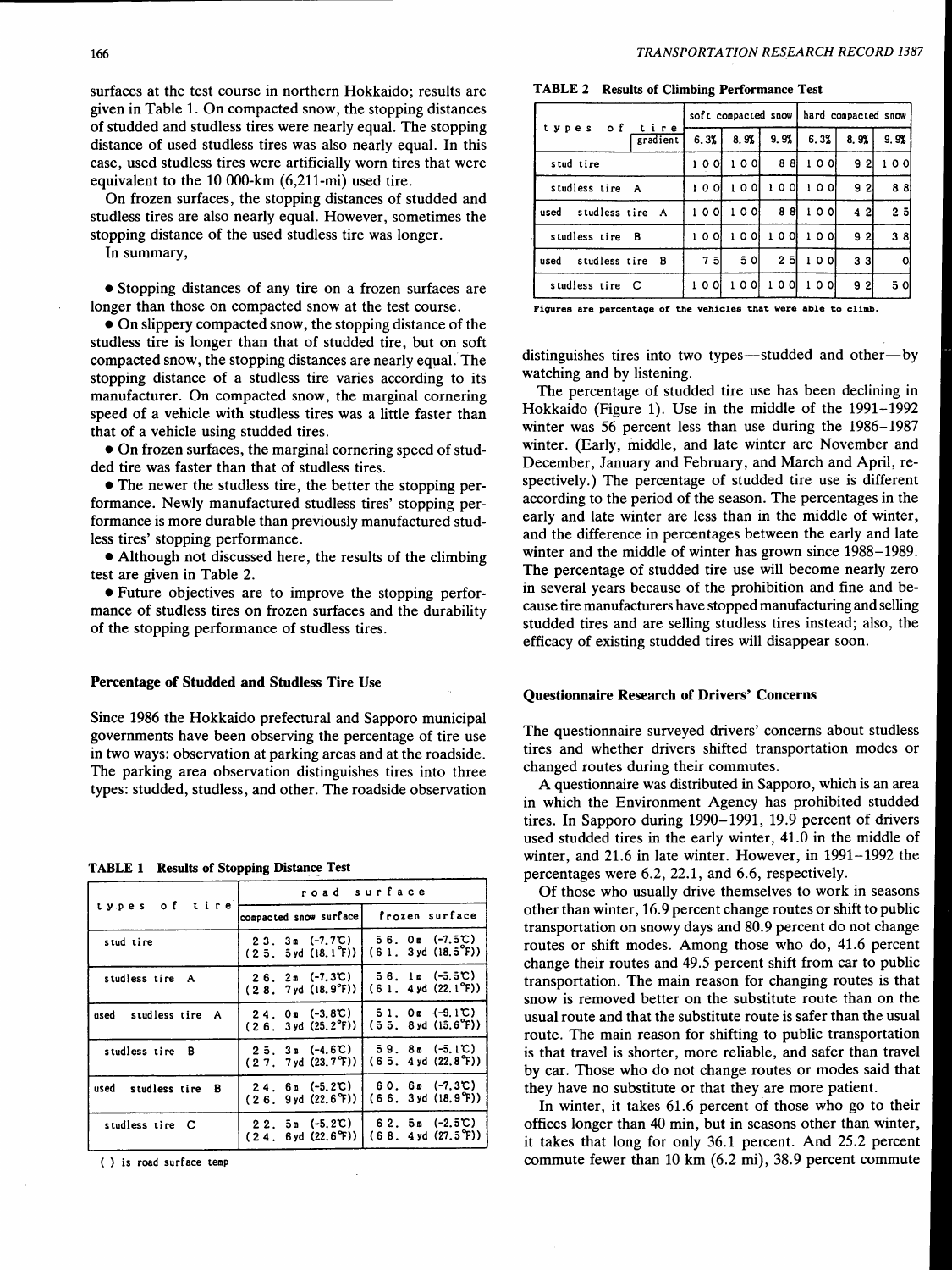

FIGURE 1 Percentage of studded tire use.

10 to 20 km (6.2 to 12.4 mi), and 32.8 percent commute farther than 20 km (12.4 mi).

Since the studded tire prohibition went into effect, 17.6 percent have shifted their modes of long-distance travel from car to another, 51.2 percent travel long distances by car with studless tires, and 26.2 percent travel long distances by car with studless tires and tire chains.

Of those surveyed, 68.7 percent believe that the performance of studless tires is more than 75 percent that of studded tires in soft compacted snow, and 55 percent believe that the performance of studless tires is less than 55 percent that of studded tires in slippery sections such as intersections.

# **Traffic Characteristics**

The observation of traffic characteristics concerned overall travel time, overall travel speed, standing time, standing frequency, running speed, running space, and traffic accidents at the rush hours on snowy or frozen road surfaces in winter urban areas.

The observations were carried out six times by running tests on snowy or frozen road surfaces on six general national road routes going into the center of the city of Sapporo during the rush hour 7:30 a.m. to 9:30 a.m. for 1 hr.

The overall travel time was 15 percent longer in the 1990-1991 winter than in the 1989–1990 winter; the overall travel speed was 20 percent faster in the  $1990-1991$  winter than the 1989–1990 winter (Figure 2). The standing time in the 1990– 1991 winter was 15 percent longer than in the 1989–1990 winter (Figure 3). The stopping frequency was 20 percent higher in the 1990-1991 winter than in the 1989-1990 winter.

In the suburbs of Sapporo, running speed and running space were also observed by means of a sensor wire and video amera on roads going into the suburbs. In this observation, lifferences of running speed and running space between tudded and studless tires were not observed.

Traffic accidents involving skidding vehicles with studless ires have been increasing. Figure 4 shows the number of such



FIGURE 2 Overall travel speed.



FIGURE 3 Standing time.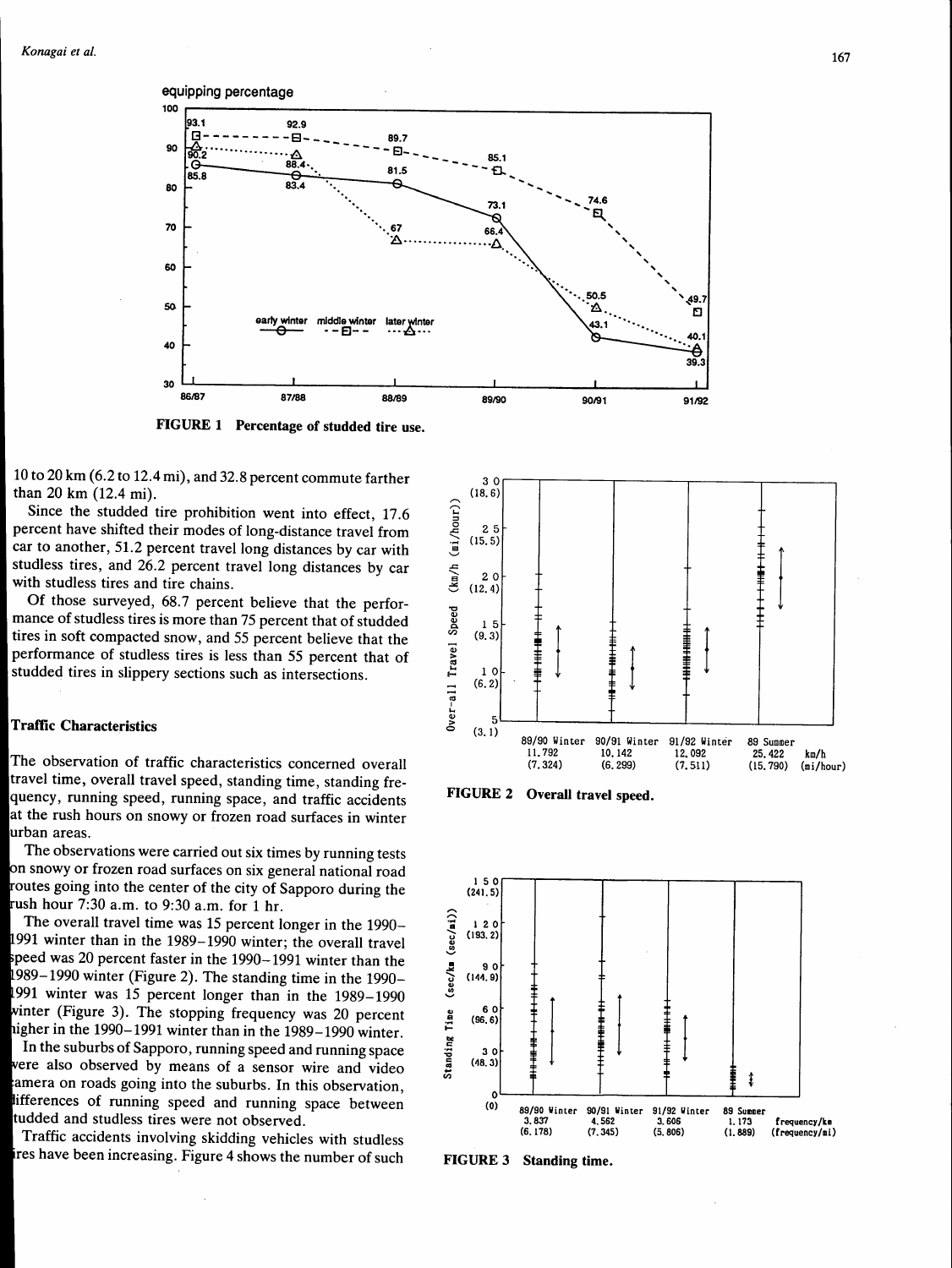

FIGURE 4 Number of accidents and percentage of tire use.

accidents and the percentage of studded and studless tire use in January. The growth in the rate of these accidents is larger than the growth in the rate of studless tire use.

#### Effects on Asphalt Pavement and Road Markings

The wear on asphalt pavement during winter was observed at a section on Route 36 at which pavement repair was completed in August 1989. This section's surface course is fineand gap-graded asphalt concrete with rubber. The time it took for road markings to disappear was observed by diffuse reflectometer.

The worn amount of asphalt pavement during the 1990- 1991 winter was 33 percent less than it was in the 1989-1990 winter (Figure 5). This drop was linked to the declining percentage of studded tire use. Therefore, we can assume that there is intensive interrelation between worn asphalt pavement and studded tire use.

The disappearance time of road markings in the 1990-1991 winter was shorter than it was in the 1989-1990 winter. The decreasing percentage of studded tire use also affected this aspect. Road markings are so thin and weak that they will disappear even if studded tire use becomes lower than ever.

### Effects on Environment

We obtained results of the observation of the density of suspended particulate matter and the amount of fallen and piling dust from the Hokkaido prefectural government and Sapporo municipal government.

The lower the percentage of studded tires, the weaker the density of suspended particulate matter. The average density of suspended particulate matter is shown in Figure 6; according to the environmental standard, the average density of suspended particulate matter must be less than  $0.1 \text{ mg/m}^3$  $(0.12 \text{ moz/ft}^3)$  in 24 hr or less than  $0.2 \text{ mg/m}^3$   $(0.25 \text{ moz/ft}^3)$ each hour.

The Sapporo municipal government set up the amenity standard on the amount of fallen and piled-up dust. The municipal government has been observing it continuously since the early 1988 winter. According to the standard, the fallen and piled-up dust must be less than  $200 \text{ mg/m}^2 (8.44 \text{ moz/yd}^2)$ or visibility might be hazy for 200 m (218.8 yd). The numbers of days and hours in which the standard was exceeded are shown in Tables 3 and 4; for example, the visibility standard was exceeded on 40 days during the 1988-1989 winter, but on only 3 days during the 1991-1992 winter. The decline of the percentage of studded tire use has certainly affected these numbers.